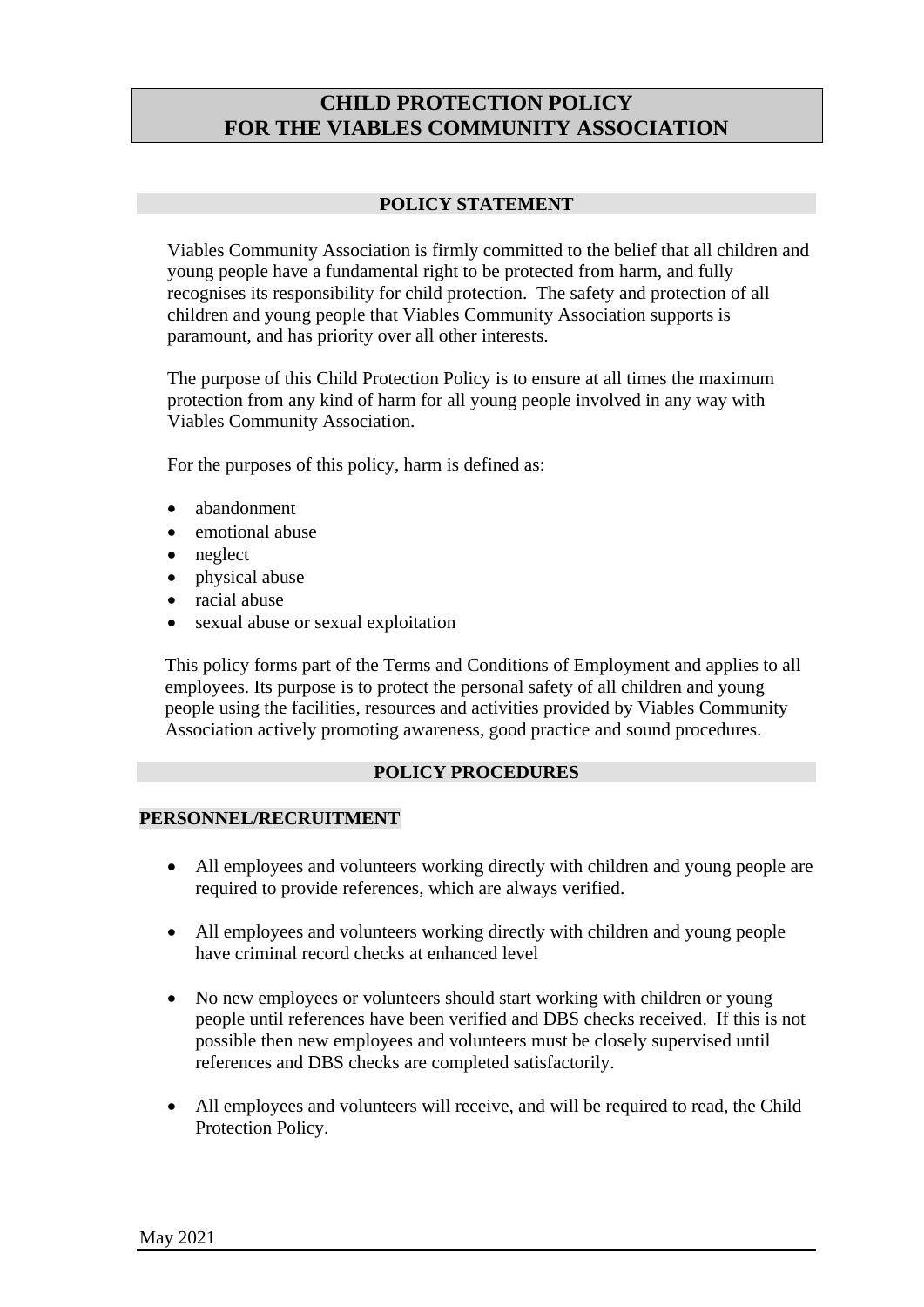### **RESPONSIBILITIES**

- All employees and volunteers working on behalf of Viables Community Association have a responsibility for the welfare of the children and young people that they work with in relation to the Association.
- All employees and volunteers have a duty to ensure that any suspected incident, allegation or other manifestation relating to child protection is reported using the reporting procedures detailed in this policy
- The Chair is the Community Association's designated Child Protection Officer and is responsible for child protection and the implementation of this policy. It is the responsibility of the Child Protection Officer to take appropriate action following any expression of concern and make referrals to the appropriate agency
- All employees and volunteers will be made aware of the named Officer and how to contact him/her
- Viables Community Association frequently takes photographs of children and young people participating in activities and events. At all times permission from parents will be obtained before any photographic material is used in the public domain

# **REPORTING PROCEDURES**

- Any suspicion or allegation must be reported as soon as possible on the day of the occurrence to the designated Child Protection Officer. Disclosure or evidence for concern may occur in a number of ways including a comment made by a child, physical evidence such as bruising, a change in behaviour or inappropriate behaviour or knowledge
- It is the responsibility of the Child Protection Officer to liaise with other relevant agencies where necessary and seek clarification from the Child Protection Unit of the local Constabulary, if there is any concern about the validity of any allegation
- Any suspicion or allegation of abuse must be recorded by the observer/s on the appropriate incident reporting form. This form must be kept strictly confidential and stored securely following the Data Protection Procedures
- All employees and volunteers are instructed to report the disclosure or discovery of abuse directly to the designated Child Protection Officer. If this is not possible and the matter is considered urgent, it should be immediately reported to Children's Services
- All stages of the reporting procedure must be documented, marked CONFIDENTIAL and stored securely following the procedures laid out in the Data Protection Policy

#### **ALLEGATIONS AGAINST EMPLOYEES AND VOLUNTEERS**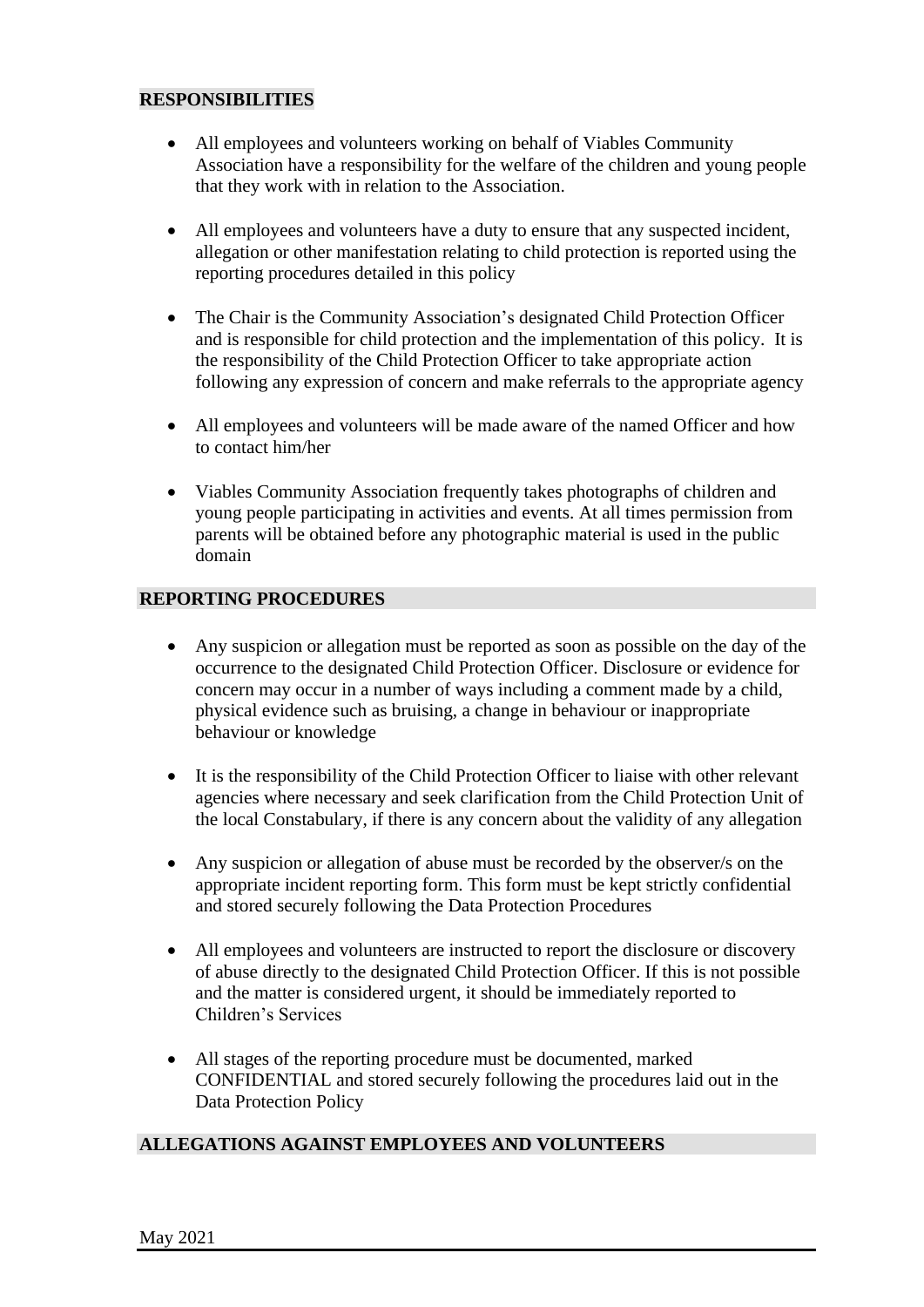- When any form of complaint is made against an employee or volunteer, it must be taken seriously and the complaint should initially be dealt with by the most senior person on site at the time the complaint is made
- The senior person must report the complaint immediately to the Child Protection Officer, giving details of the circumstances
- The Child Protection Officer will attend the site of the allegation to gain an initial account of what has occurred from all relevant parties, including the person against whom the allegation has been made. If this is not possible, contact will be made by telephone
- The Child Protection Officer will have the right to suspend from duty and /or the premises, any person who is a party to the allegation until a full investigation has been made.

**This action does not imply in any way that the person suspended is responsible for, or is to blame for any action leading up to the complaint. The purpose of any such suspension is to enable a full and proper investigation to be carried out in a totally professional manner.**

- It is the responsibility of the Child Protection Officer to make the decision as to whether to inform Social Services and/or the Child Protection Unit of the local Constabulary, depending on the nature of the allegation
- Viables Community Association will co-operate fully with the Police, Social Services and all other parties involved
- The Child Protection Officer will ensure that an agreed statement will be prepared for the purpose of accurate communication with external sources and for the protection of the legal position of all parties involved
- The Child Protection Officer will make a full written report of the incident and the actions taken. This report will be stored securely following the procedures detailed in the Data Protection Policy

# **CONFIDENTIALITY**

• All employees and volunteers work under the principle that confidentiality is extremely important and plays a large part in much of the work carried out with children and young people. However, under no circumstances will any volunteer or individual in the employ of Viables Community Association keep confidential any information that raises concerns about the safety and welfare of a child or young person. This statement relating to confidentiality is made known to all who access any provision of the Viables Community Association

# **REVIEW AND MAINTENANCE OF POLICY**

• Viables Community Association shall undertake to review this policy, its implementation and effectiveness annually. The views of all employees shall be sought where necessary and reflected in the review process